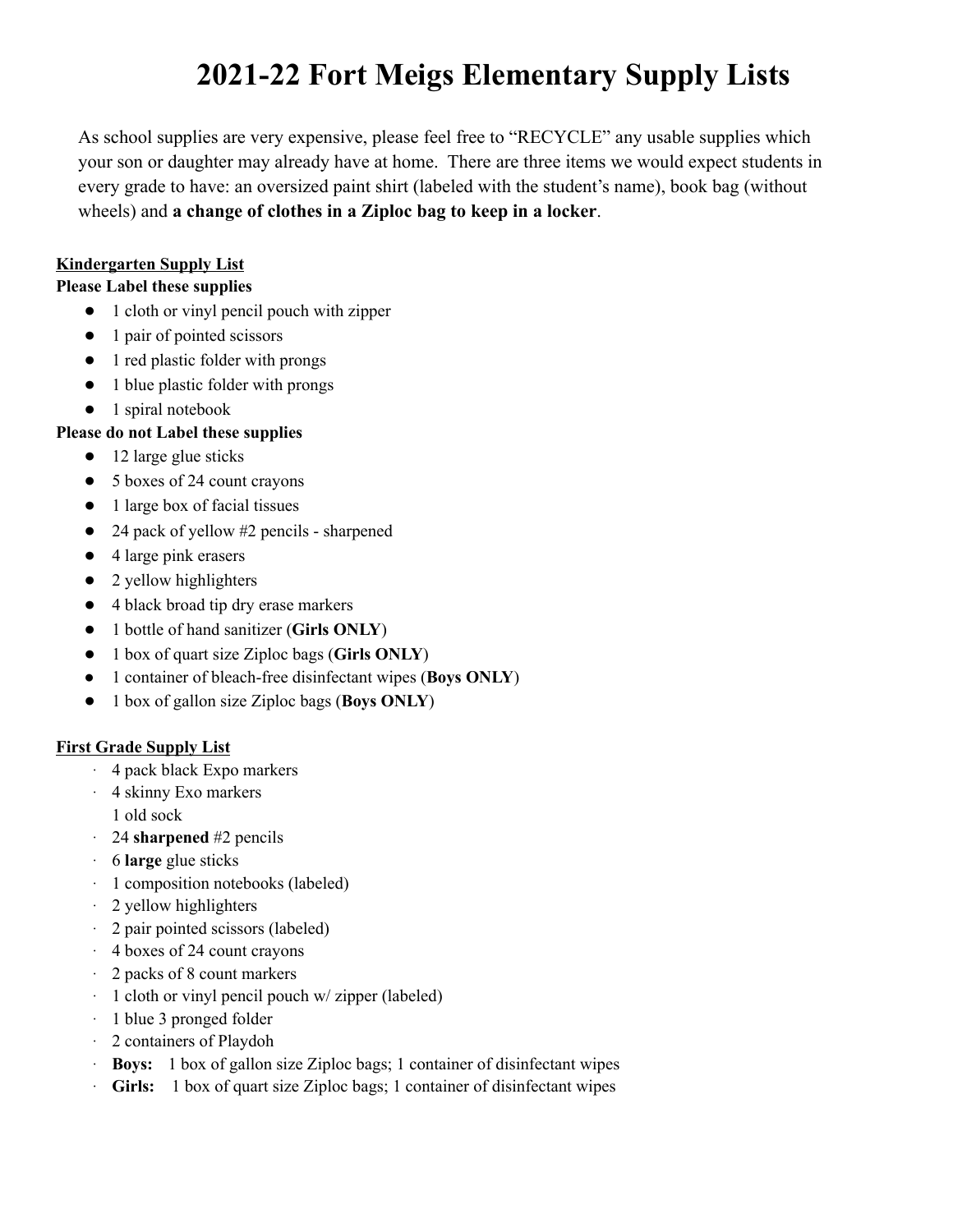#### **Second Grade Supply List**

#### **Please label ALL supplies with child's name or initials**

- 2 boxes 24 count crayons
- 1 box classic colors washable markers (8 count)
- 1 pair pointed tip metal scissors
- 6 extra large glue sticks
- $\bullet$  36 sharpened #2 pencils
- 1 3pack basic pink erasers
- 3 solid color plastic bottom folders
- 2 box facial tissues
- 2 4 pack regular size dry erase markers (black)
- 1 4 pack fine tip size dry erase markers (black)
- $\bullet$  1 2 pack yellow highlighters
- 1 pair inexpensive earbuds/headphones
- 1 composition notebook
- 1 standard plastic supply box
- 2 containers of play dough
- 1 paint shirt
- **Boys:**
- 1 box quart size ziplock bags
- 1 10 oz bottle hand sanitizer
- **Girls:**
- 1 box gallon size ziplock bags
- 1 container bleach free disinfectant wipes

#### **Third Grade Supply List**

- · 12 pack of #2 pencils (pre-sharpened)
- · 2 boxes of facial tissues
- · 6 large glue sticks
- · 1 chunky eraser
- · 1 box of 12 colored pencils
- · 1 box of 24 count crayons
- · 2 packages of 4 dry erase (low-odor) markers
- · 1 highlighter
	- 3 composition notebooks (wide ruled) no designs on cover NOT Spiral bound
- · 1 two-pocket sturdy folder
- · 1 pair of child's scissors
- · 1 set of 12 markers
- · 1 pair of inexpensive earbuds
- · 1 large supply box (to fit supplies listed)
- · **Boys:** 1 Bleach free disinfectant wipes
- · **Girls:** 1 Gallon sized ziploc bags